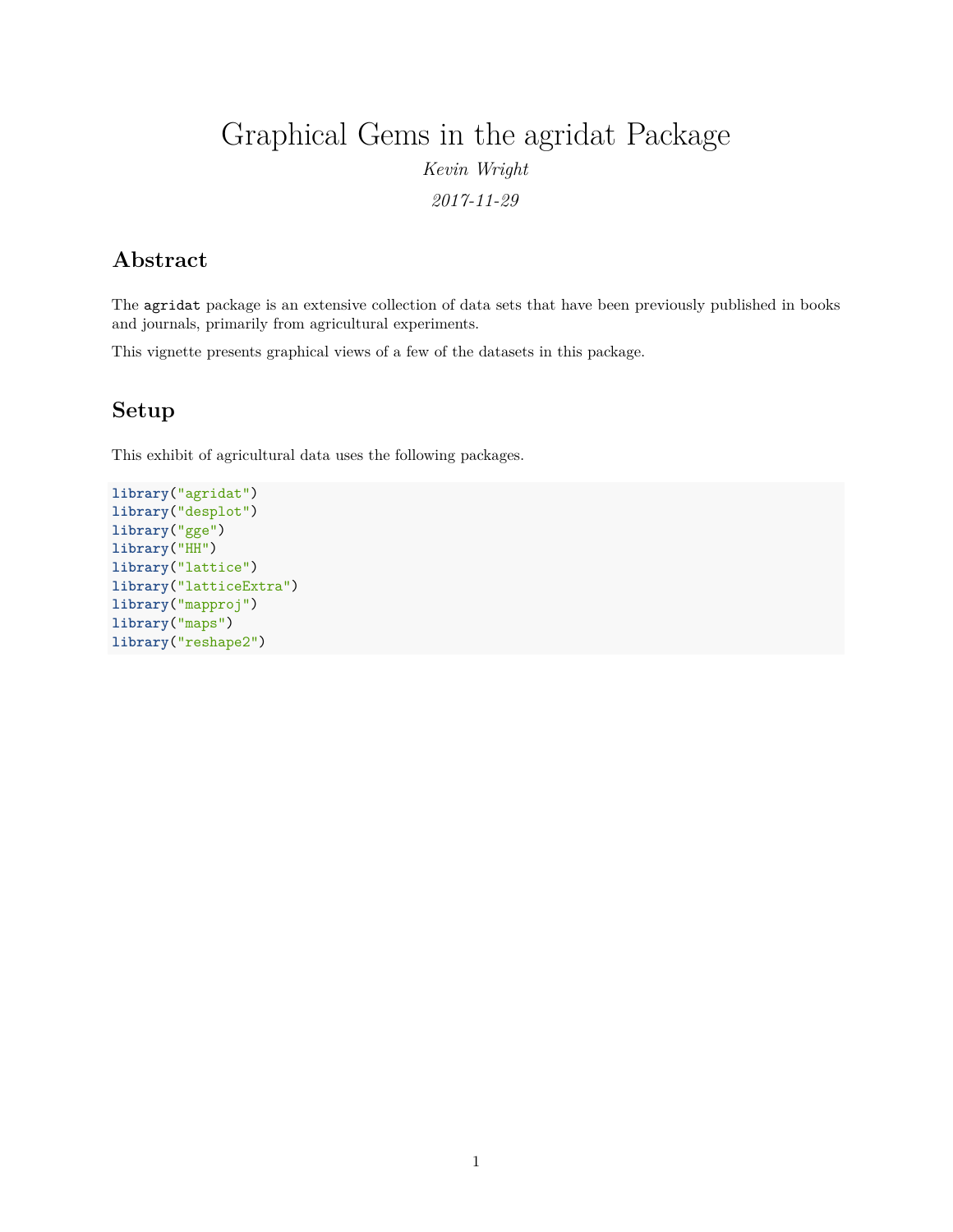# **Potato blight incidence over space and time**



### **lee.potatoblight**

Lee (2009) analyzed a large dataset to evaluate the resistance of potato varieties to blight. This data contains evaluations of a changing set of varieties every two years, evaluated in 5 blocks, repeatedly throughout the growing season to track the progress of the disease. Each panel shows a field map on the given date, with a separate row of panels for each year.

Would you include field spatial trends in a model for these data?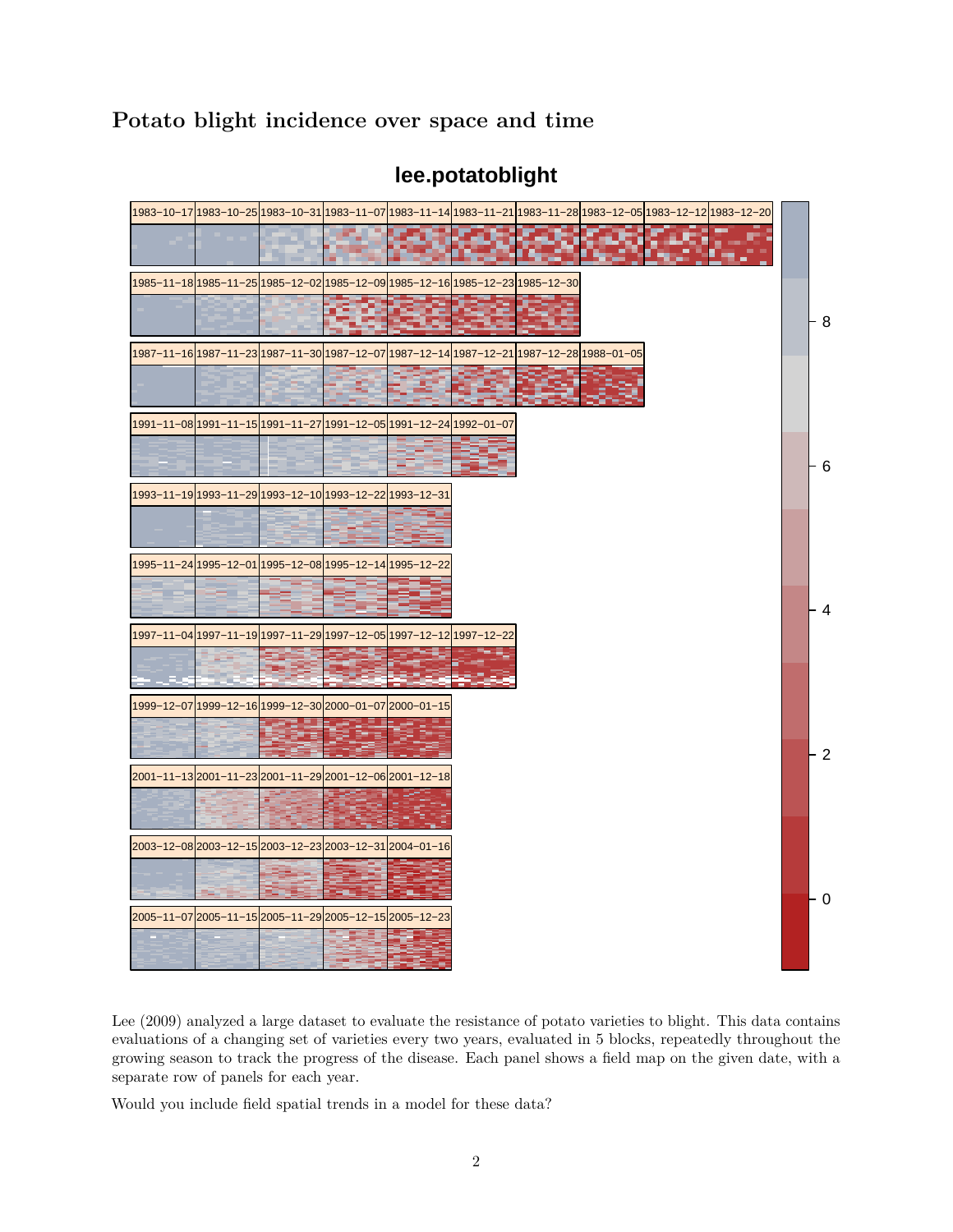



In 1983, 20 varieties were evaluated in 5 blocks (shown by colored numbers) throughout the growing season for disease resistance. Resistance scores start at 9 for all varieties (shown in panels). As the growing season progresses, the 'I.HARDY' variety succumbs quickly to blight, while 'IWA' succumbs steadily, and '064.1' resists blight until near the end of the season.

Does this view show differences between blocks?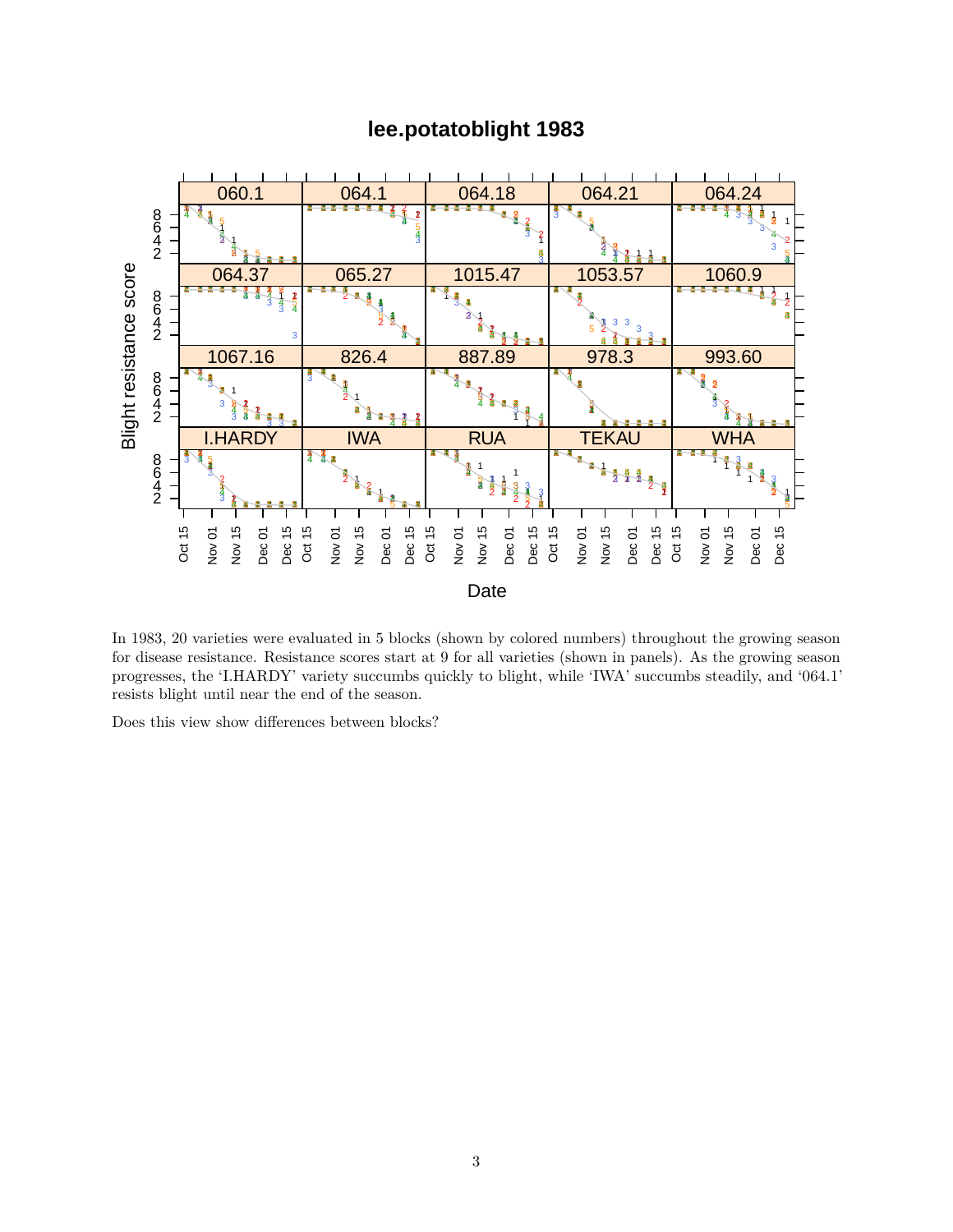#### **An informative prior**



**harrison.priors**

Harrison, Culp, and Harrigan (2012) used a Bayesian approach to model daidzein levels in soybean samples. From 18 previous publications, they extracted the published minimum and maximum daidzein levels, and the number of samples tested. Each line in the dotplot shows large, dark dots for one published minimum and maximum. The small dots are imputed using a lognormal distribution.

All observed/imputed data were then used to fit a common lognormal distribution that can be used as an informative prior. The common prior is shown by the density at the top of the dotplot.

Do you think it is better to use a non-informative prior, or this informative prior?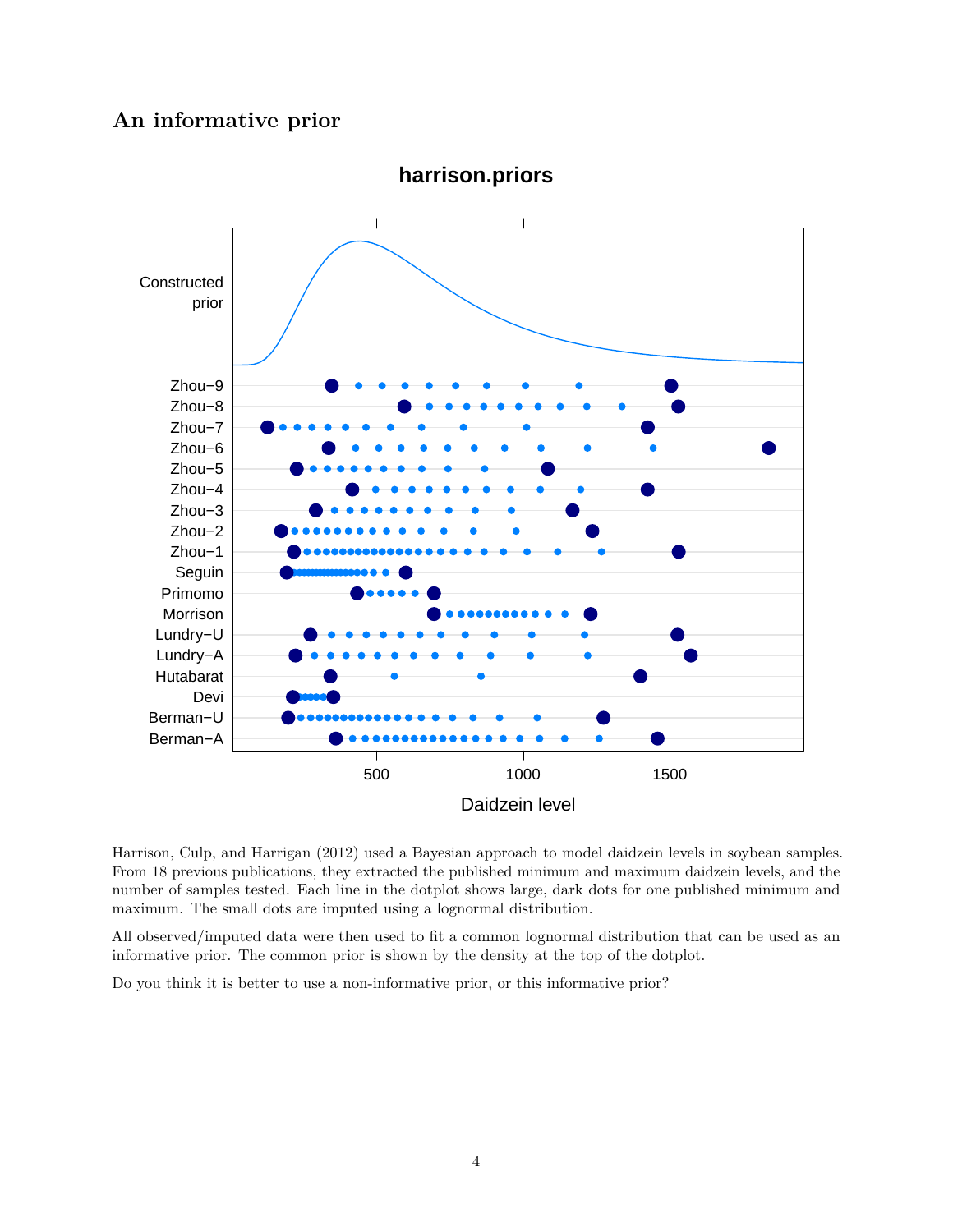### **Data densities for a binomial GLM**



#### **mead.germination**

Mead, Curnow, and Hasted (2002) present data for germination of seeds under four temperatures (T1-T4) and four chemical concentrations. For each of the 4\*4=16 treatments, 50 seeds were tested in each of four reps. In the graphic, each point is one rep. The blue line is a fitted curve from a GLM with Temperature as a factor and log concentration as a covariate. The gray lines show the central 95 percent of the binomial density at that position.

Does this display help you understand the logit link and changing shape of the binomial density?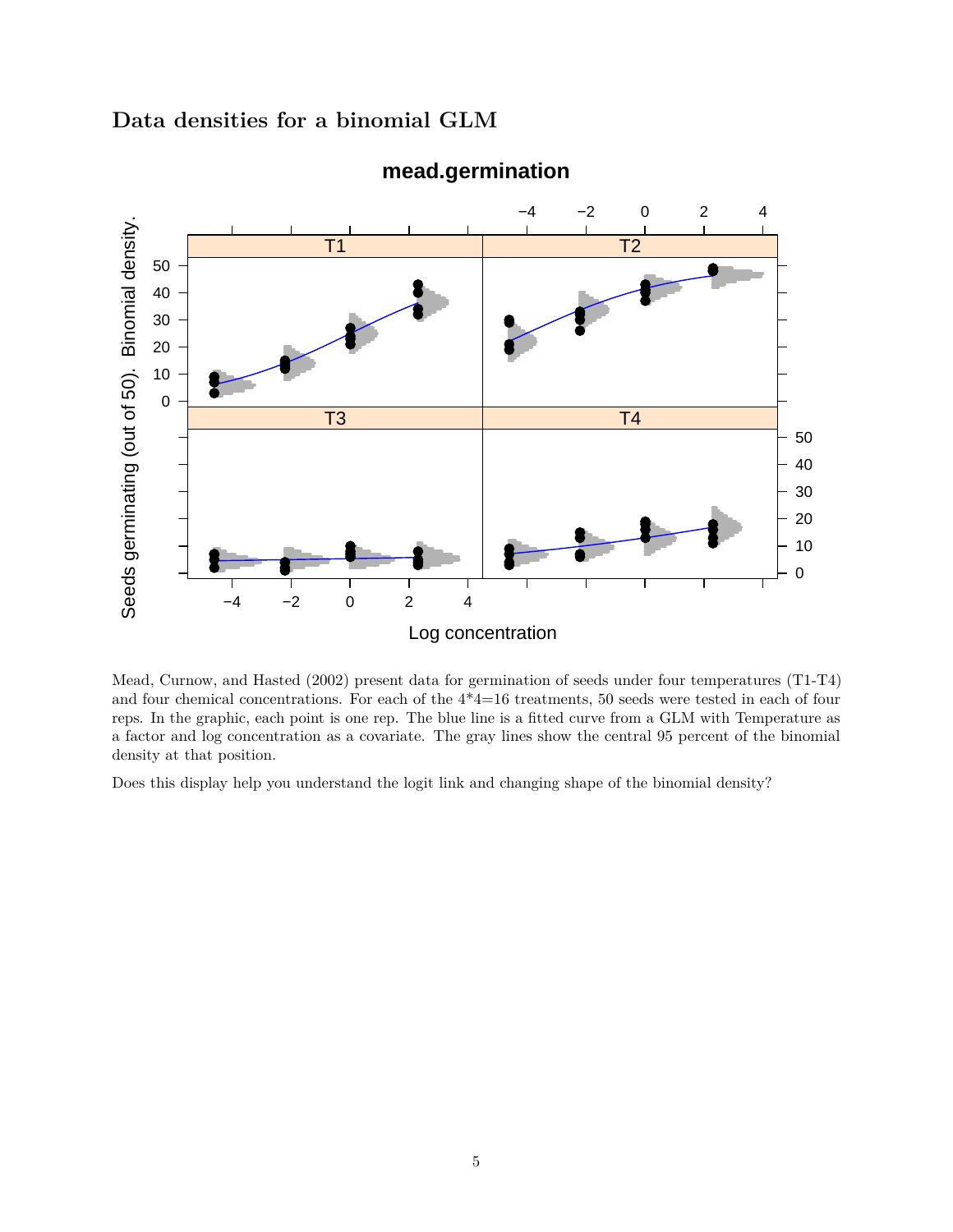# **Verification of experiment layout**

| rep         |                                                                                                     | P <sub>2</sub> | P <sub>1</sub> | P <sub>2</sub> | P <sub>2</sub> | P <sub>1</sub> | P <sub>1</sub> | P <sub>2</sub> | P <sub>2</sub> | P <sub>2</sub> |
|-------------|-----------------------------------------------------------------------------------------------------|----------------|----------------|----------------|----------------|----------------|----------------|----------------|----------------|----------------|
|             | gen<br>G <sub>1</sub><br>G <sub>2</sub><br>G <sub>3</sub><br>G4<br>G <sub>5</sub><br>G <sub>6</sub> | P <sub>1</sub> | P <sub>2</sub> | P <sub>1</sub> | P <sub>1</sub> | P <sub>2</sub> | P <sub>2</sub> | P <sub>1</sub> | P <sub>1</sub> | P <sub>1</sub> |
|             |                                                                                                     | P <sub>2</sub> | P <sub>1</sub> | P <sub>1</sub> | P <sub>1</sub> | P <sub>2</sub> | P <sub>2</sub> | P <sub>1</sub> | P <sub>2</sub> | P <sub>2</sub> |
|             |                                                                                                     | P <sub>1</sub> | P <sub>2</sub> | P <sub>2</sub> | P <sub>2</sub> | P <sub>1</sub> | P <sub>1</sub> | P <sub>2</sub> | P <sub>1</sub> | P <sub>1</sub> |
|             |                                                                                                     | P <sub>1</sub> | P <sub>2</sub> | P <sub>2</sub> | P <sub>2</sub> | P <sub>2</sub> | P <sub>2</sub> | P <sub>1</sub> | P <sub>1</sub> | P <sub>2</sub> |
|             |                                                                                                     | P <sub>2</sub> | P <sub>1</sub> | P <sub>1</sub> | P <sub>1</sub> | P <sub>1</sub> | P <sub>1</sub> | P <sub>2</sub> | P <sub>2</sub> | P <sub>1</sub> |
|             | nitro                                                                                               | P <sub>1</sub> | P <sub>2</sub> | P <sub>1</sub> | P <sub>1</sub> | P <sub>1</sub> | P <sub>2</sub> | P <sub>1</sub> | P <sub>1</sub> | P <sub>2</sub> |
|             | $\overline{0}$<br>60                                                                                | P <sub>2</sub> | P <sub>1</sub> | P <sub>2</sub> | P <sub>2</sub> | P <sub>2</sub> | P <sub>1</sub> | P <sub>2</sub> | P <sub>2</sub> | P <sub>1</sub> |
|             | 120                                                                                                 | P <sub>2</sub> | P <sub>1</sub> | P <sub>2</sub> | P <sub>1</sub> | P <sub>2</sub> | P <sub>1</sub> | P <sub>1</sub> | P <sub>2</sub> | P <sub>1</sub> |
| P1<br>P2 P2 | planting                                                                                            | P <sub>1</sub> | P <sub>2</sub> | P <sub>1</sub> | P <sub>2</sub> | P <sub>1</sub> | P <sub>2</sub> | P <sub>2</sub> | P <sub>1</sub> | P <sub>2</sub> |
|             | P <sub>1</sub>                                                                                      | P <sub>1</sub> | P <sub>2</sub> | P <sub>2</sub> | P <sub>1</sub> | P <sub>2</sub> | P <sub>2</sub> | P <sub>1</sub> | P <sub>1</sub> | P <sub>2</sub> |
|             |                                                                                                     | P <sub>2</sub> | P <sub>1</sub> | P <sub>1</sub> | P <sub>2</sub> | P <sub>1</sub> | P <sub>1</sub> | P <sub>2</sub> | P <sub>2</sub> | P <sub>1</sub> |

# **gomez.stripsplitplot**

K. Gomez and Gomez (1984) provide data for an experiment with 3 reps, 6 genotypes, 3 levels of nitrogen and 2 planting dates. The experiment layout is putatively a ''split strip-plot". To verify the design, the desplot package is used for plotting the design of field experiments.

How is the design different from a ''split-split-plot" design?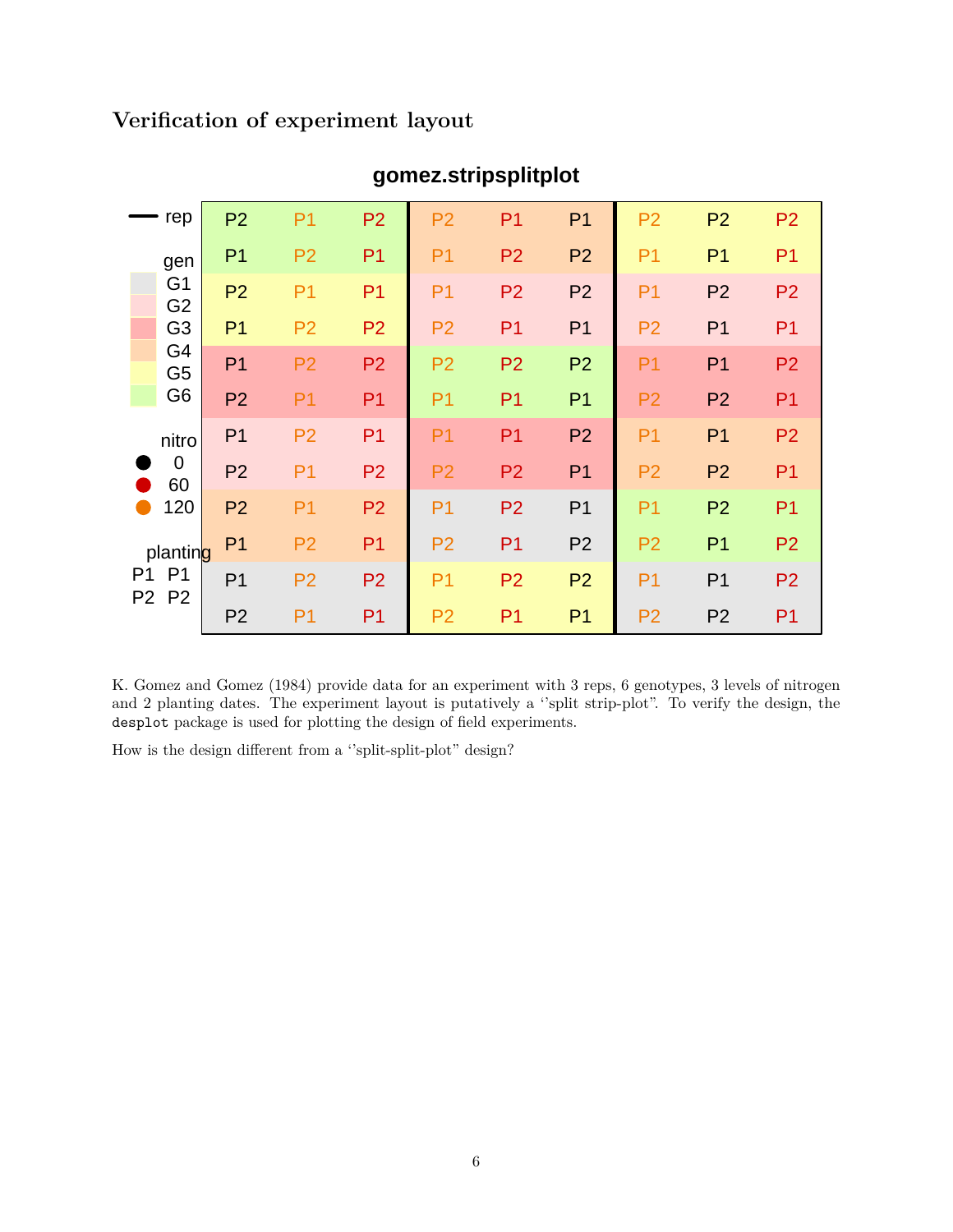#### **Visualizing main effects, two-way interactions**



### **gomez.splitsplit**

Heiberger and Holland (2004) provide an interesting way to use lattice graphics to visualize the main effects (using boxplots) and interactions (using interaction plots) in data. Rice yield is plotted versus replication, nitrogen, management type, and genotype variety. Box plots show minor differences between reps, increaing yield due to nitrogen, high yield from intensive management, and large differences between varieties.

Do you think interaction plots show interaction (lack of parallelism)?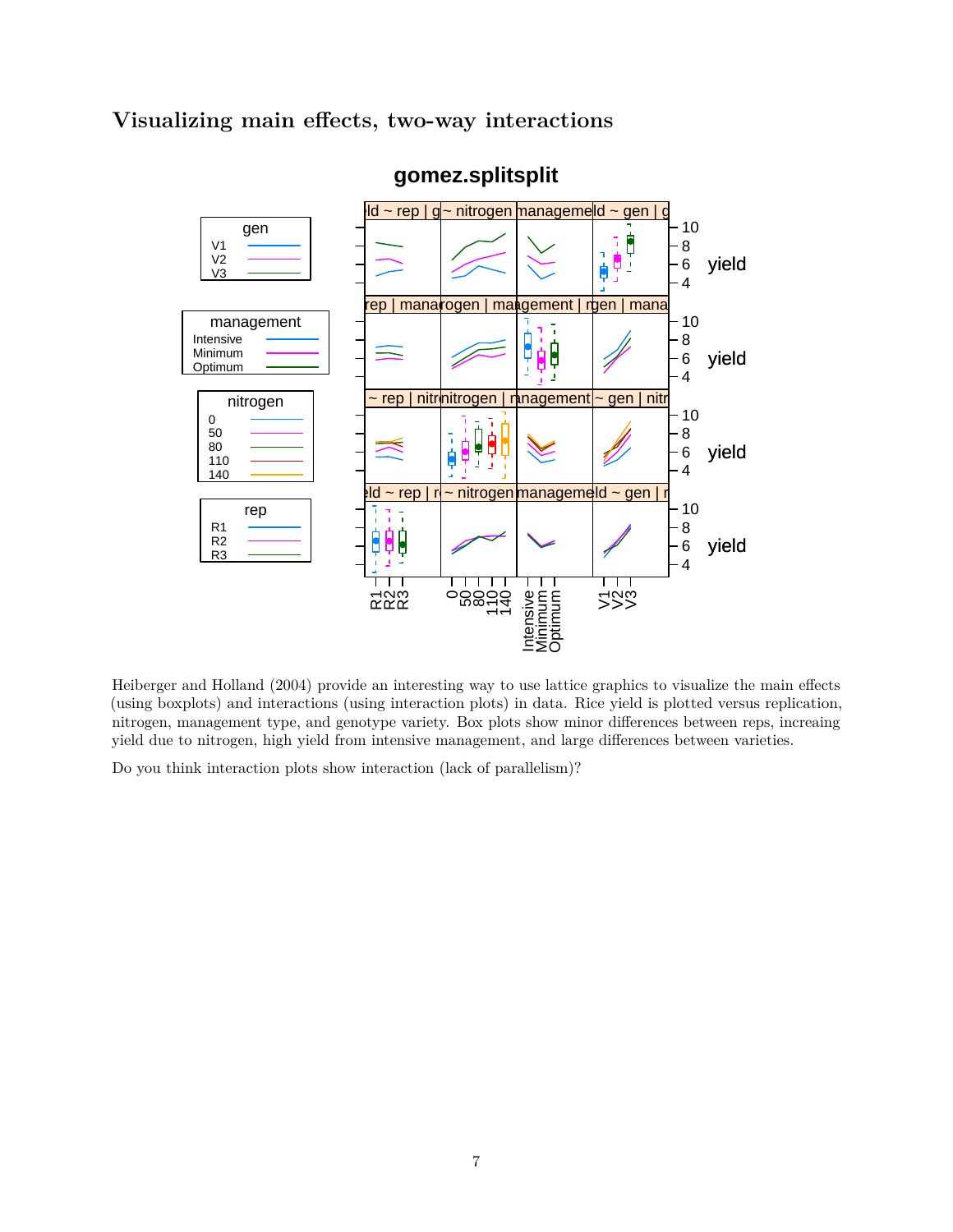### **3D yield response to fertilizers**



Sinclair et al. (1994) examined clover yields as a function of sulfur and phosphorous fertilizer in a factorialtreatment experiment. Dodds, Sinclair, and Morrison (1996) modeled the yield response using a Mitzerlisch-like equation that allows interacting curvature in two dimensions *x* and *y*:

$$
yield = \alpha * \left( 1 + \beta * \left( \frac{\sigma + \tau * x}{x + 1} \right)^y \right) * \left( 1 + \delta * \left( \frac{\theta + \rho * y}{y + 1} \right)^x \right)
$$

The blue dots are observed data, and the tan surface is the fitted surface drawn by the rgl package).

How would you decide the optimal fertilizer levels?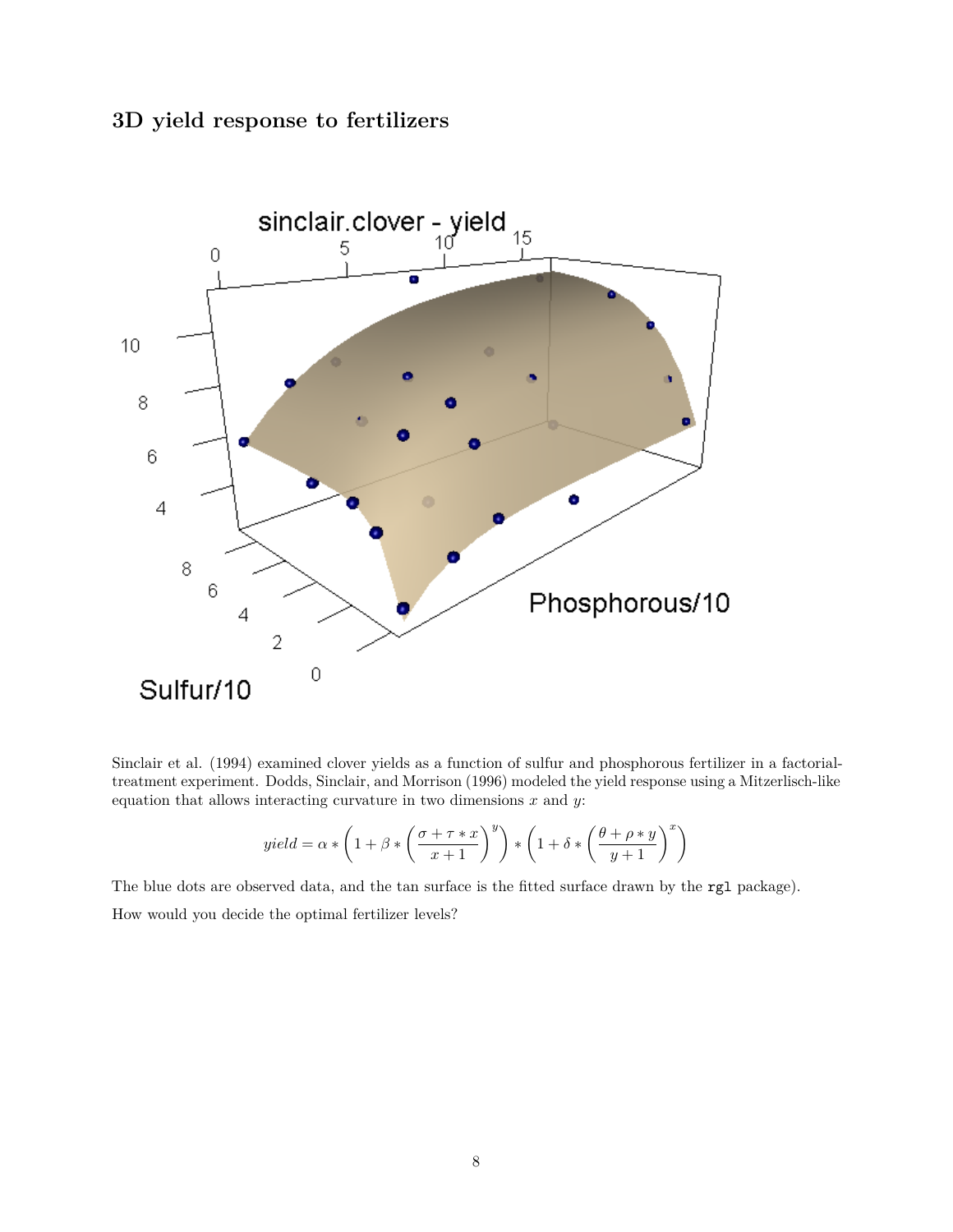#### **Mosaic plot of potato damage from harvesting**



#### **keen.potatodamage**

Energy / Genotype

Keen and Engel (1997) looked at damage to potatoes caused by lifting rods during harvest. In this experiment, eight types of lifting rods were compared. Two energy levels, six genotypes and three weight classes were used. For each combinations of treatments, about 20 potato tubers were rated as undamaged (D1, yellow) to severely damaged (D4, red). Counts per treatment are shown in a mosaic plot.

Which style of lifting rods cause the least/most damage to potatoes?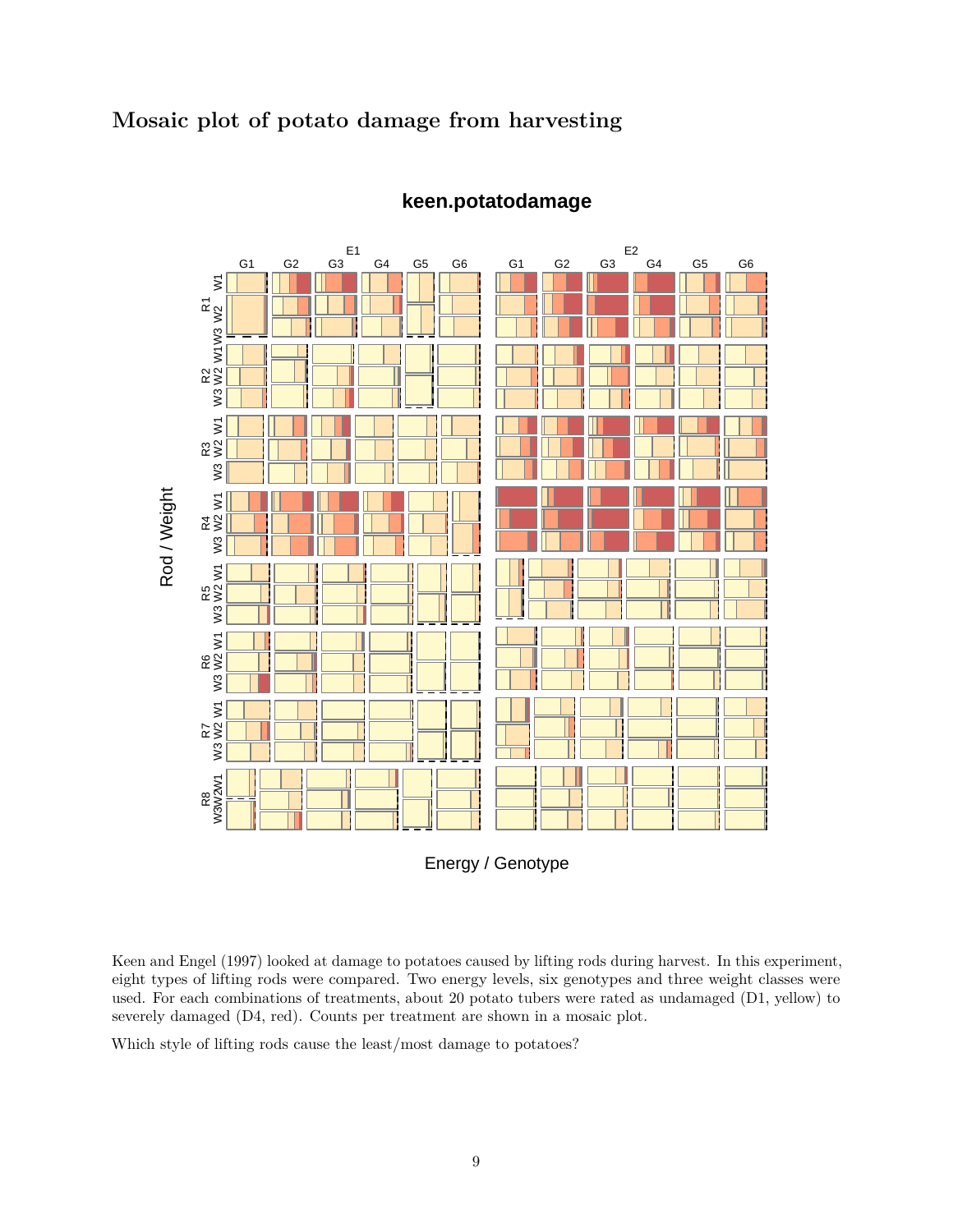#### **Yield vs covariate for lattice::barley**



#### **minnesota.barley**

Wright (2013) investigated the lattice::barley data. The original two years of data were extended to 10 years (from original source documents), and supplemented with weather covariates for the 6 locations and 10 years. Each panel shows a scatterplot and regression for average location yield verses the weather covariate. Horizontal strips are for locations, vertical strips are for covariates:  $cdd = Cooling$  Degree Days,  $hdd =$ Heating Degree Days, precip = Precipitation). Higher values of heating imply cooler weather. Each plotting symbol is the last digit of the year (1927-1936) for that location.

Does barley yield better in cooler or warmer weather?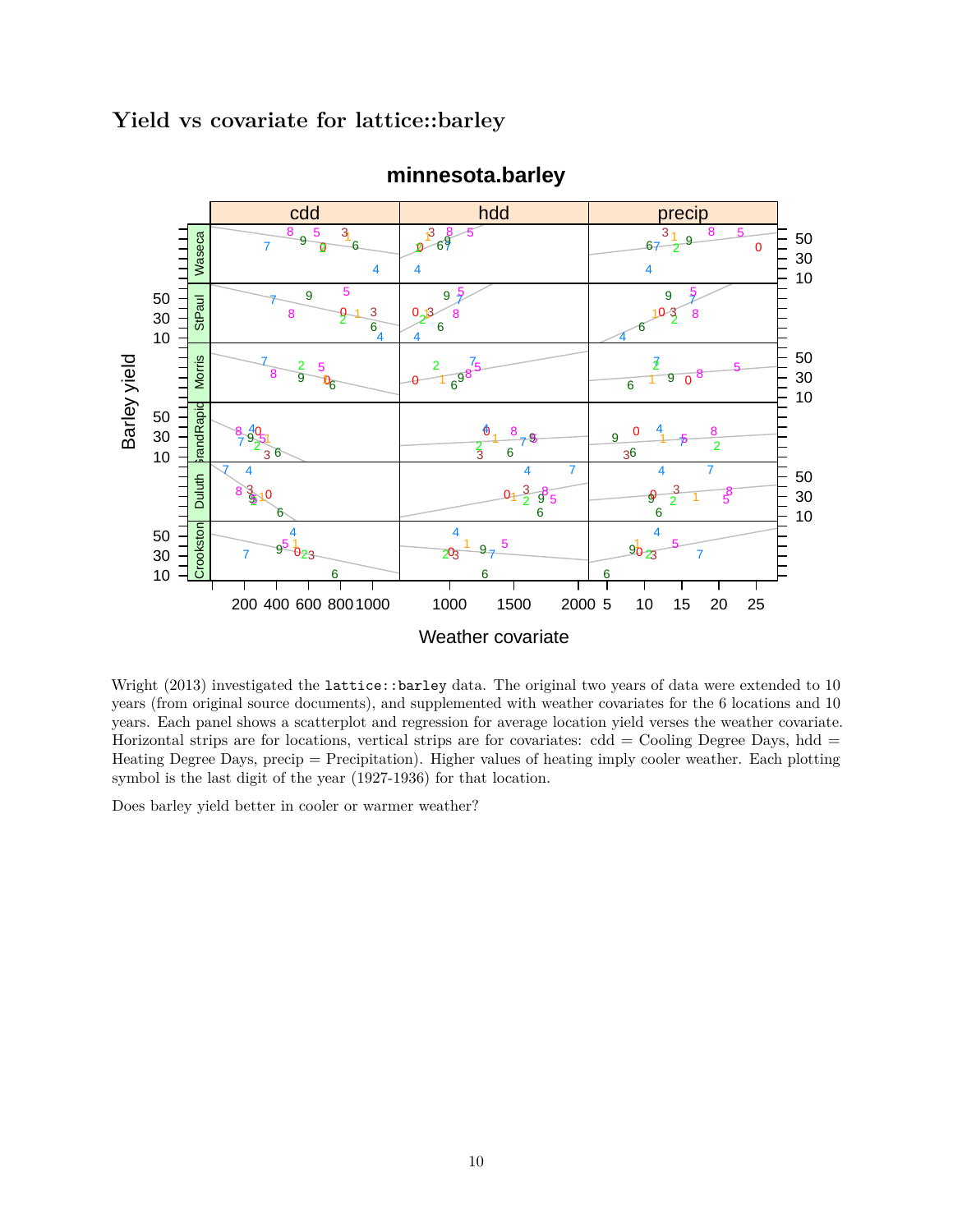# **GGE biplot**

#### crossa.wheat

method=svd, center=TRUE, scale=FALSE, missing: 0%



PC 1 (32% TSS)

Laffont, Wright, and Hanafi (2013) developed a variation of the GGE (genotype plus genotype-by-environment) biplot to include auxiliary information about a block/group of environments. Each location is classified into one of two mega-environments (colored). The mosaic plots partition variation simultaneously by principal component axis and source (genotype, genotype-by-block, residual).

Which genotypes are best to each mega-environment?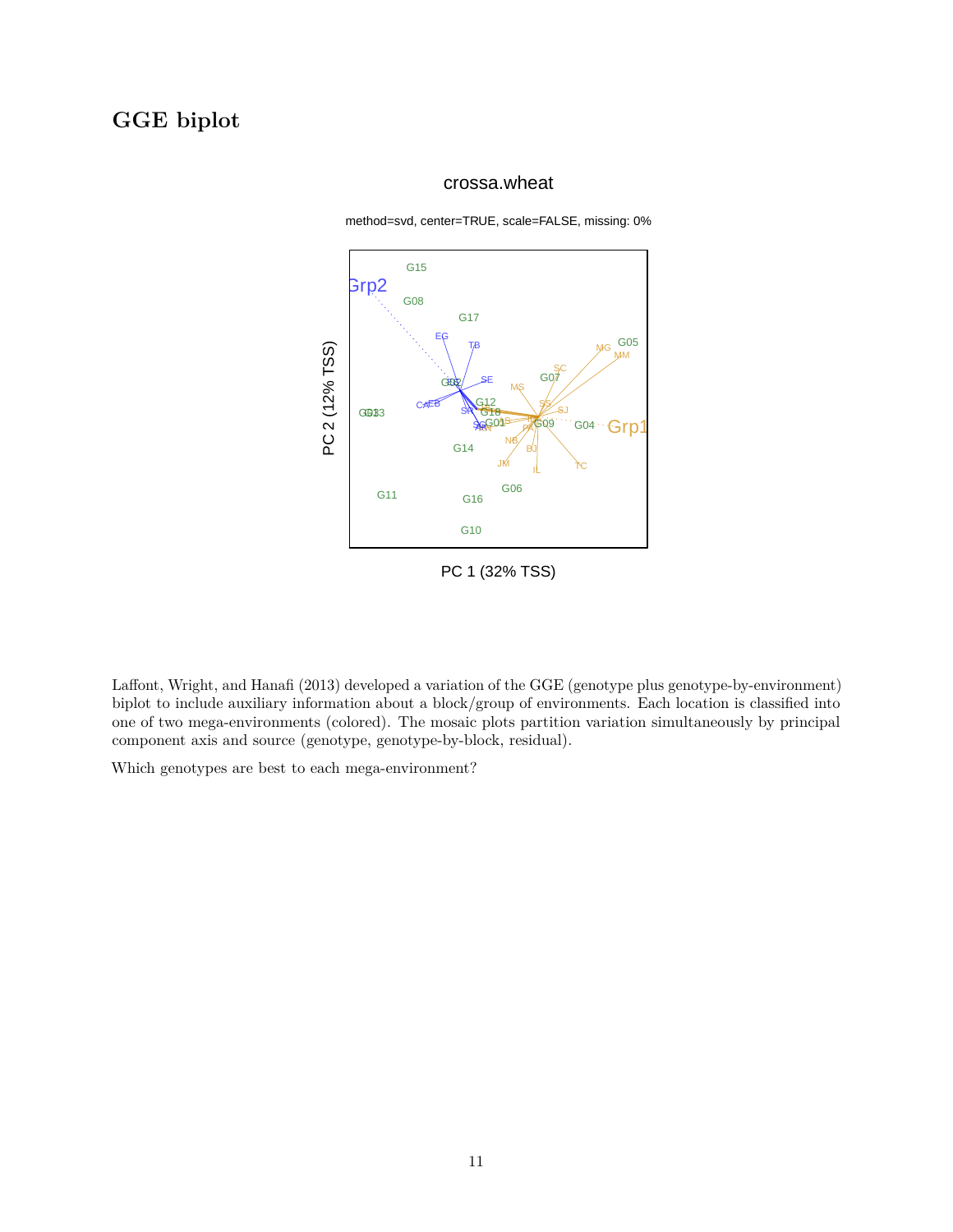## **Nebraska farming income choropleth**



## **nebraska.farmincome**

The Red-Blue palette in the RColorBrewer package is a divergent palette with light colors near the middle of the scale. This can cause problems when there are missing values, which appear as white (technically, the background). In order to increase the visibility of missing values, the agridat package uses a Red-Gray-Blue palette, with a gray color that is dark enough to clearly distinguish missing values.

How does the outlier county (Butler) in northeast Nebraska limit interpration of spatial patterns in the data?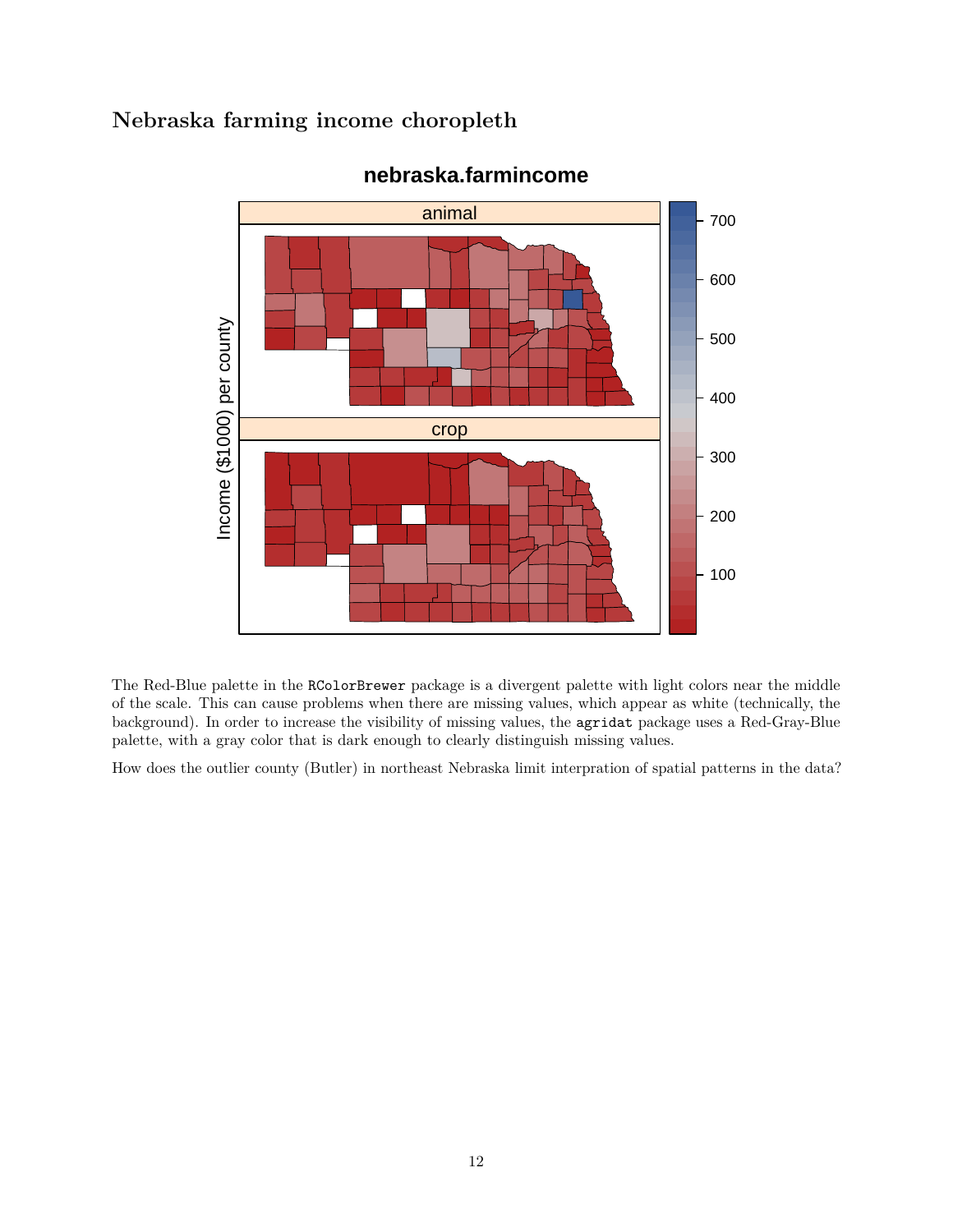

## **nebraska.farmincome**

Because counties are different sizes, the second graphic uses an income rate per square mile. Because of the outlier, it might be smart to use percentile break points, but doing so hides the outlier. Instead, the break points are calulated using a method called Fisher-Jenks. These break points show both the outlier and the spatial patterns. It is now easy to see that northwest (Sandhills) Nebraska has low farming income, especially for crops. Counties with missing data are white, which is easily distinguished from gray.

Where are farm incomes highest? Why?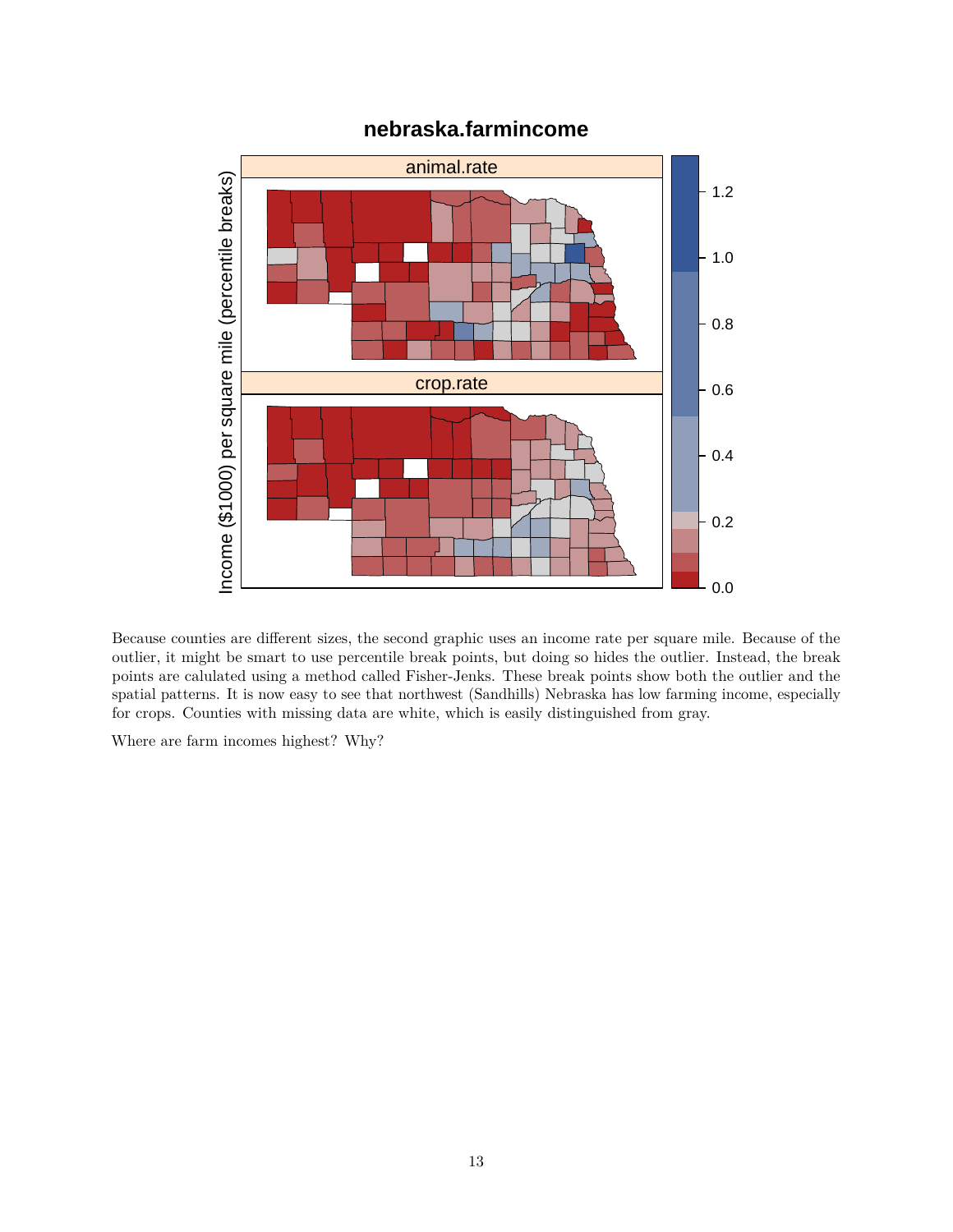#### Las Rosas yield monitor



lasrosas.corn grain yield (qu/ha)



Anselin, Bongiovanni, and Lowenberg-DeBoer (2004) and Lambert, Lowenberg-Deboer, and Bongiovanni (2004) looked at yield monitor data collected from a corn field in Argentina in 1999 and 2001, to see how yield was affected by field topography and nitrogen fertilizer. The figures here show heatmaps for the yield each year, and also the experiment design (colors are reps, shades of color are nitrogen level, plotting character is topography).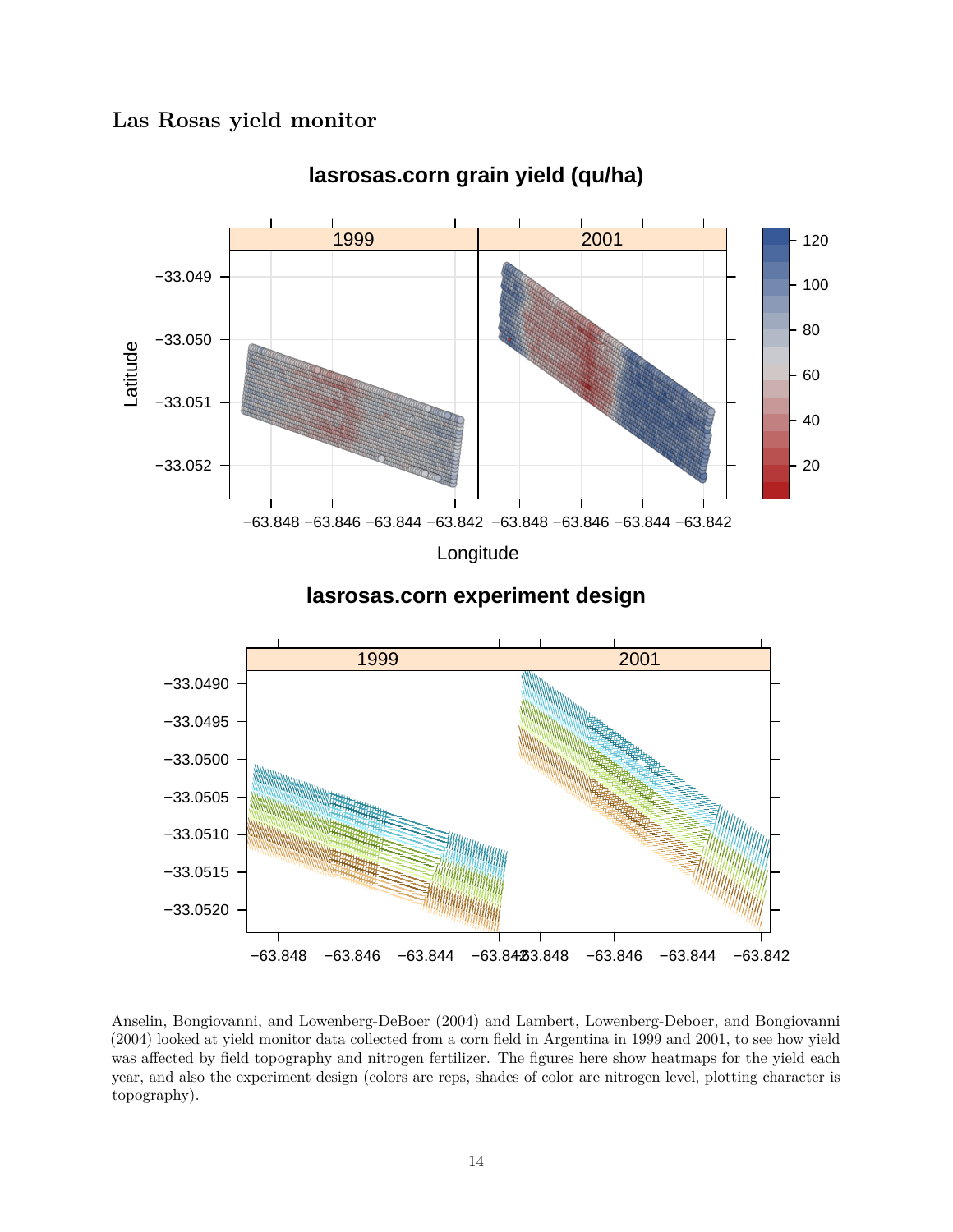Which year showed greater spatial variation in yield?



# **Time series of corn yields by state**

15